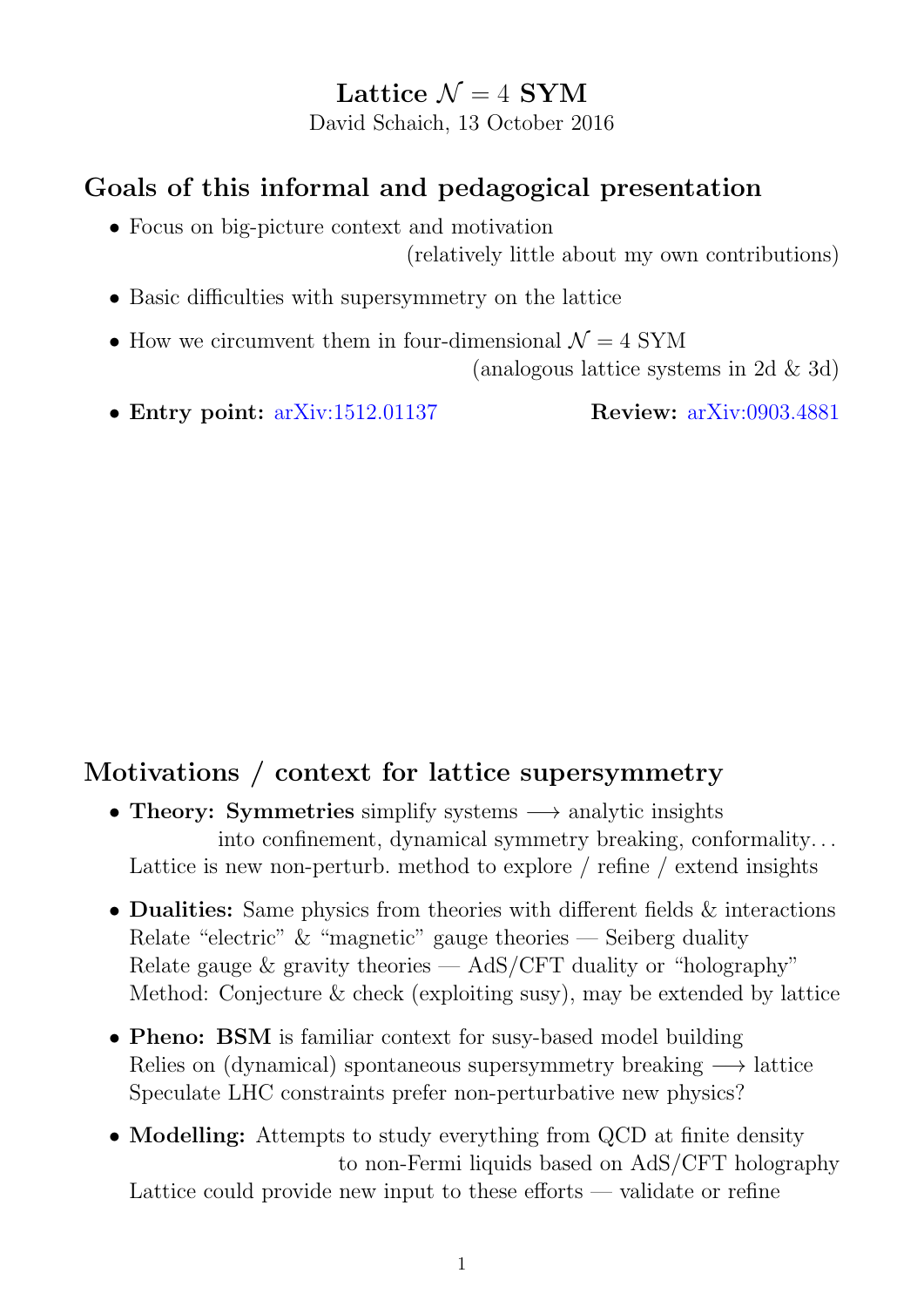## Lattice gauge theory in a nutshell

- Non-perturbative, gauge-invariant QFT regularization, directly in  $d$  dims
- Replace continuous spacetime with finite grid of discrete sites Work in euclidean space  $\longrightarrow SO(d)_{\text{euc}}$  rotations  $\Lambda_{\mu\nu}$
- $\bullet$  One of its drawbacks: Discretization breaks Poincaré invariance Equivalently, lattice spacing a between sites introduces UV cutoff  $a^{-1}$
- Improves upon naive momentum cutoff by preserving hypercubic subgroup  $\rightarrow$  recover full Poincaré upon removing cutoff (a  $\rightarrow$  0 continuum limit)

#### Naive obstacle to lattice supersymmetry

- Supersymmetries extend Poincaré spacetime symmetry
- Add spinorial generators  $Q^A_\alpha$  and  $\overline{Q}^A_{\dot{\alpha}}$  with  $A = 1, \cdots, \mathcal{N}$ Transform under global  $SU(N)_R$  "R" symmetry

$$
[Q_{\alpha}^{A}, P_{\mu}] = 0
$$

$$
[Q_{\alpha}^{A}, \Lambda_{\mu\nu}] \propto \frac{1}{4} [\gamma_{\mu}, \gamma_{\nu}]_{\alpha}^{\beta} Q_{\beta}^{A}
$$

$$
\left\{ Q_{\alpha}^{A}, \overline{Q}_{\dot{\alpha}}^{B} \right\} = 2\delta^{AB} \sigma_{\alpha\dot{\alpha}}^{\mu} P_{\mu}
$$

$$
(Q_{\alpha}^{A})^{2} = 0
$$

$$
(\text{Can recall } [P, P] \sim 0; [P, \Lambda] \sim P; [\Lambda, \Lambda] \sim \Lambda;
$$

$$
\left\{ Q_{\alpha}^{A}, Q_{\beta}^{B} \right\} \sim \epsilon_{AB} Z^{AB} \text{ central charge})
$$

• Lattice:  $P_{\mu}$  generates infinitesimal spacetime translations  $P_{\mu}$  does not exist in discrete spacetime

 $\implies$  explicit susy breaking at classical level of algebra

- Consequence: Relevant or marginal susy-violating operators (typically many) no longer forbidden and have to be fine-tuned Scalar mass and Yukawa terms make scalar fields especially problematic (squarks from matter multiplets or extended susy,  $\mathcal{N} > 1$ )
- Special case: Can preserve closed sub-algebra for  $\mathcal{N}=4$  SYM in 4d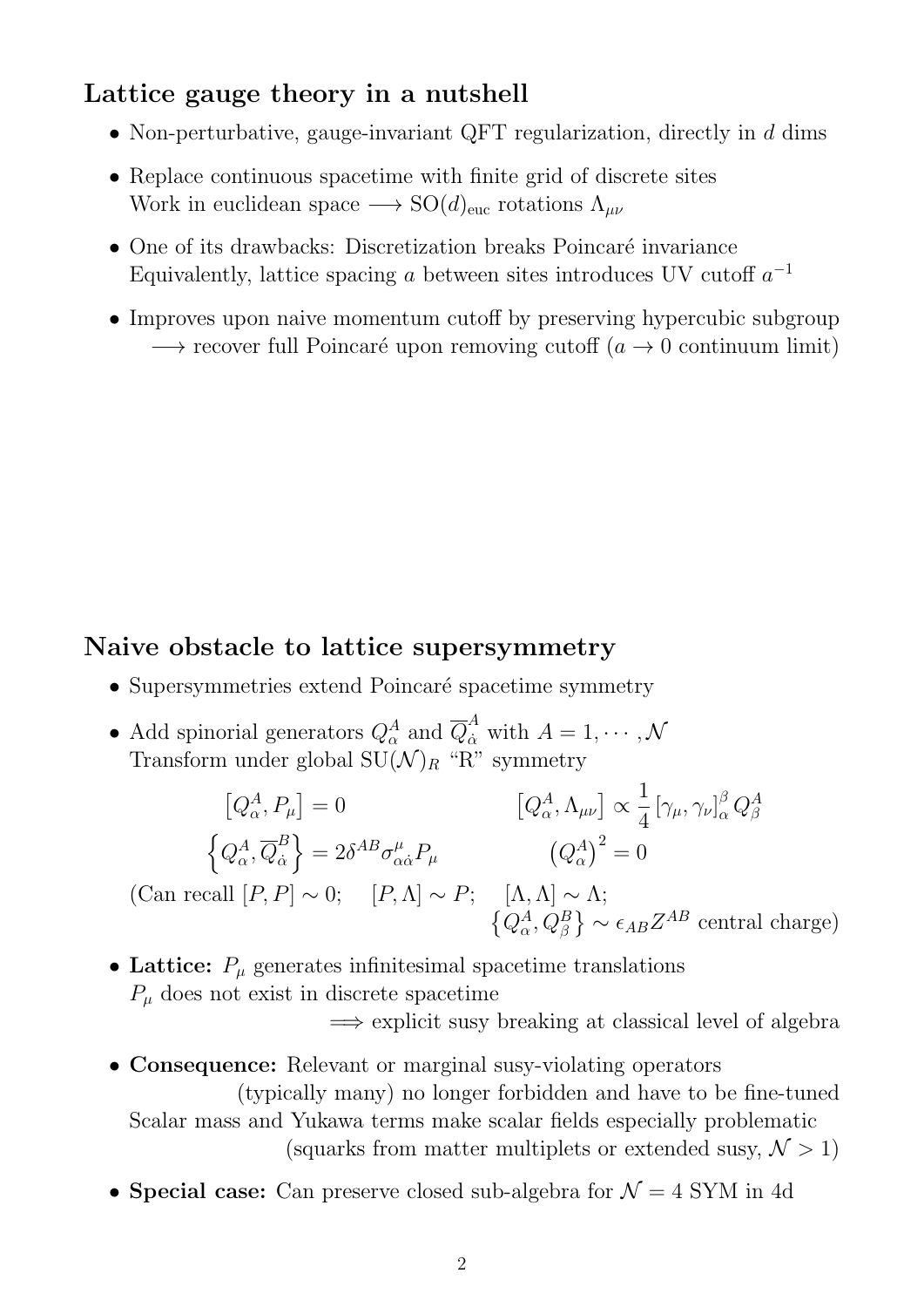## $\mathcal{N} = 4$  SYM in four dimensions as simplest QFT

- AdS / CFT; integrability / amplituhedron
- Maximally supersymmetric: Restricting to helicities  $\leq 1$ ,

 $Q^A_\alpha$  act as four 'lowering operators' on massless Clifford vacuum states [highest-weight state annihilated by all  $\overline{Q}$  in frame  $(E, 0, 0, E)$ ]

|                                                                       |        | State Helicity Flavor $SU(4)_R$ |
|-----------------------------------------------------------------------|--------|---------------------------------|
| $ \Omega_1\rangle$                                                    |        |                                 |
| $Q^A_\alpha  \Omega_1\rangle$                                         | 1/2    | 4                               |
| $Q^B_\beta$ $Q^A_\alpha  \Omega_1\rangle$                             |        | 6                               |
| $Q^C_\gamma Q^B_\beta Q^A_\alpha  \Omega_1\rangle$                    | $-1/2$ | 4                               |
| $Q_{\delta}^D Q_{\gamma}^C Q_{\beta}^B Q_{\alpha}^A  \Omega_1\rangle$ | $-1$   |                                 |

- Yang–Mills: Only single super-multiplet Contains the gauge field  $A_{\mu}$ , four fermions  $\Psi^{A}$  and six scalars  $\Phi^{AB}$ all massless and in adjoint rep. of  $SU(N)$  gauge group
- Action: Usual kinetic, Yukawa, four-scalar terms; only param. is  $\lambda = g^2 N$
- Conformal:  $\beta(\lambda) = 0$  for all couplings (line of fixed points)

Topological twisting (equivalent construction from orbifolding)

• Expand  $4\times 4$  matrix of 16 supercharges in basis of  $\gamma$  matrices

$$
\begin{pmatrix} Q_{\alpha}^1 & Q_{\alpha}^2 & Q_{\alpha}^3 & Q_{\alpha}^4 \\ \overline{Q}_{\dot{\alpha}}^1 & \overline{Q}_{\dot{\alpha}}^2 & \overline{Q}_{\dot{\alpha}}^3 & \overline{Q}_{\dot{\alpha}}^4 \end{pmatrix} = Q + Q_{\mu}\gamma_{\mu} + Q_{\mu\nu}\gamma_{\mu}\gamma_{\nu} + \overline{Q}_{\mu}\gamma_{\mu}\gamma_{5} + \overline{Q}\gamma_{5}
$$

Closed susy subalgebra  $\{Q, Q\} = 2Q^2 = 0$  can be preserved on lattice

- Observation: Expansion mixes spacetime symmetry (along each column) and R symmetry (along each row)
	- $\implies$  Expanding in **integer-spin** reps of "twisted rotation group"

$$
SO(4)_{tw} \equiv \text{diag}\left[SO(4)_{\text{euc}} \otimes SO(4)_R\right] \qquad \text{with} \qquad SO(4)_R \subset SO(6)_R
$$

- Simple change of variables in flat spacetime, replacing spinors with anti-symmetric tensors
- Restriction: Need at least  $2^d$  supercharges for expansion Only applicable to  $\mathcal{N} = 4$  SYM in 4d (more possibilities in 2d & 3d)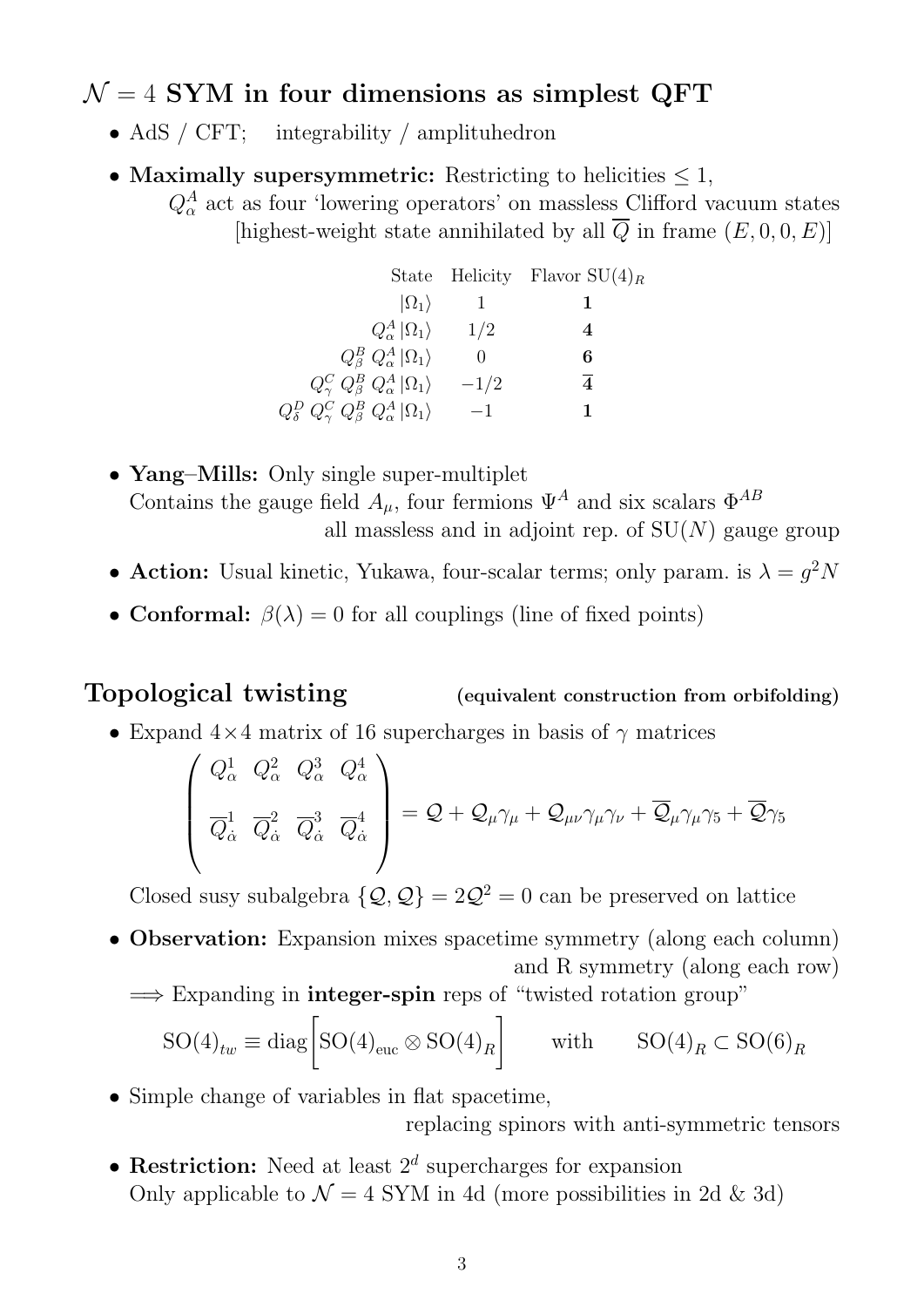#### Twisted fields and their transformations

• Four fermions: Majorana  $\Psi^A$  expand just like supercharges

$$
\left(\begin{array}{cc} \Psi^1 & \Psi^2 & \Psi^3 & \Psi^4 \end{array}\right) \longrightarrow \left(\eta, \psi_\mu, \chi_{\mu\nu}, \overline{\psi}_\mu, \overline{\eta}\right)
$$

- Complication: Only have  $\mathrm{SO}(4)_R \subset \mathrm{SU}(4)_R \simeq \mathrm{SO}(6)_R$  $\Rightarrow$  Scalar fields in SO(6)<sub>R</sub> vector rep  $\Phi^A \longrightarrow (B_u, \phi, \overline{\phi})$
- Solution: Combine  $4 + 6$  bosons in complexified gauge fields  $\mathcal{A}_a = (A_\mu, \phi) + i(B_\mu, \overline{\phi})$   $\overline{\mathcal{A}}_a = (A_\mu, \phi) - i(B_\mu, \overline{\phi})$ Similarly combine  $\psi_a = (\psi_\mu, \ \overline{\eta})$  and  $\chi_{ab} = (\chi_{\mu\nu}, \ \psi_\mu)$  $\mathcal{Q}_a = (\mathcal{Q}_\mu, \overline{\mathcal{Q}})$  and  $\mathcal{Q}_{ab} = (\mathcal{Q}_{\mu\nu}, \overline{\mathcal{Q}}_{\mu})$
- Q transformations: Nilpotent ( $\mathcal{Q}^2 = 0$ ), exchanges bosons  $\longleftrightarrow$  fermions

$$
Q \mathcal{A}_a = \psi_a
$$
  
\n
$$
Q \psi_a = 0
$$
  
\n
$$
Q \psi_a = 0
$$
  
\n
$$
Q \mathcal{A}_a = 0
$$
  
\n
$$
Q \mathcal{A}_a = 0
$$
  
\n
$$
Q d = 0
$$

d is bosonic auxiliary field for off-shell susy, with standard e.o.m.  $d = \overline{\mathcal{D}}_a \mathcal{U}_a$ 

• Discretize: Simply replace  $A_a \longrightarrow U_a$  above,

note geometric site / link / plaq. structure from lattice gauge trans.

$$
\mathcal{U}_a(n) \to G(n)\mathcal{U}_a(n)G^{\dagger}(n+\hat{\mu}_a) \qquad \psi_a(n) \to G(n)\psi_a(n)G^{\dagger}(n+\hat{\mu}_a)
$$
  

$$
\overline{\mathcal{U}}_a(n) \to G(n+\hat{\mu}_a)\overline{\mathcal{U}}_a(n)G^{\dagger}(n) \qquad \eta(n) \to G(n)\eta(n)G^{\dagger}(n)
$$
  

$$
\chi_{ab}(n) \to G(n+\hat{\mu}_a+\hat{\mu}_b)\chi_{ab}(n)G^{\dagger}(n)
$$

# $A_4^*$  lattice and its  $S_5$  point group symmetry

- Need five links symmetrically spanning four dimensions  $\longrightarrow A_4^*$ 4d analog of 2d triangular lattice – non-orthogonal, degenerate Obtain from dimensional reduction with symmetric constraint  $\sum_a \partial_a = 0$
- $S_5$  point group symmetry:  $S_5$  irreps match those of  $SO(4)_{tw}$ Related by orthogonal  $5 \times 5$  matrix P:  $T = P^{-1}$

$$
\begin{pmatrix} \psi_{\mu} \\ \overline{\eta} \end{pmatrix} = P_{\{\mu,5\}a} \begin{pmatrix} \psi_{a} \\ \psi_{a} \end{pmatrix} \qquad \begin{pmatrix} \chi_{\mu\nu} \\ \overline{\psi}_{\mu} \end{pmatrix} = P_{\mu a} P_{\{\nu,5\}b} \begin{pmatrix} \chi_{ab} \\ \chi_{ab} \end{pmatrix}
$$

(Explicit form of  $P$  on next page...)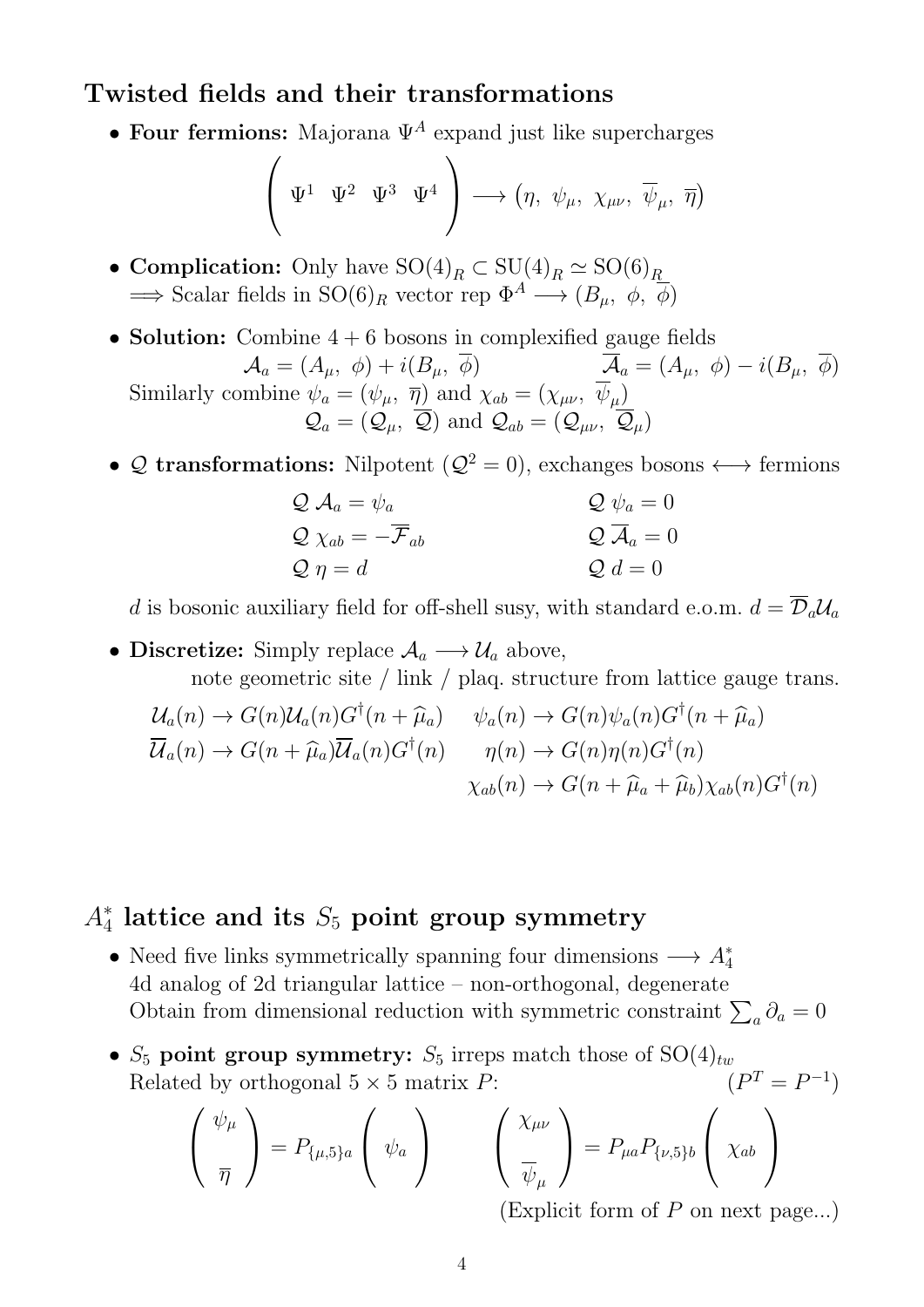$$
P = \begin{pmatrix} \frac{1}{\sqrt{2}} & -\frac{1}{\sqrt{2}} & 0 & 0 & 0\\ \frac{1}{\sqrt{6}} & \frac{1}{\sqrt{6}} & -\frac{2}{\sqrt{6}} & 0 & 0\\ \frac{1}{\sqrt{12}} & \frac{1}{\sqrt{12}} & \frac{1}{\sqrt{12}} & -\frac{3}{\sqrt{12}} & 0\\ \frac{1}{\sqrt{20}} & \frac{1}{\sqrt{20}} & \frac{1}{\sqrt{20}} & \frac{1}{\sqrt{20}} & -\frac{4}{\sqrt{20}}\\ \frac{1}{\sqrt{5}} & \frac{1}{\sqrt{5}} & \frac{1}{\sqrt{5}} & \frac{1}{\sqrt{5}} & \frac{1}{\sqrt{5}} \end{pmatrix} = \begin{pmatrix} (\hat{e}_a)_{\mu} \\ \frac{1}{\sqrt{5}} \end{pmatrix}
$$

#### Supersymmetric lattice action

• Twisted action:  $S$  is manifestly  $Q$ -supersymmetric

$$
S = \int d^4x \frac{N}{2\lambda} \text{Tr} \left[ \mathcal{Q} \left( \chi_{ab} \mathcal{F}_{ab} + \eta \overline{\mathcal{D}}_a \mathcal{A}_a - \frac{1}{2} \eta d \right) - \frac{N}{8\lambda} \epsilon_{abcde} \ \chi_{ab} \overline{\mathcal{D}}_c \chi_{de} \right]
$$
  

$$
\mathcal{Q}S = 0 \text{ follows from } \mathcal{Q}^2 \cdot = 0 \text{ and Bianchi identity } \epsilon_{abcde} \ \overline{\mathcal{D}}_c \overline{\mathcal{F}}_{de} = 0
$$

• Expand: Apply  $Q$  and integrate out auxiliary field  $d$  (implicit trace):

$$
S = \int d^4x \, \frac{N}{2\lambda} \left[ -\overline{\mathcal{F}}_{ab} \mathcal{F}_{ab} + \frac{1}{2} \left( \overline{\mathcal{D}}_a \mathcal{A}_a \right)^2 - \chi_{ab} \mathcal{D}_{[a} \psi_{b]} - \eta \overline{\mathcal{D}}_a \psi_a - \frac{1}{4} \epsilon_{abcde} \, \chi_{ab} \overline{\mathcal{D}}_c \chi_{de} \right]
$$

• As for Q transformations, lattice action just replaces  $A_a \longrightarrow U_a$ (also  $\int d^4x \longrightarrow \sum_n$  and  $\lambda \longrightarrow \lambda_{\text{lat}}$  with factor of det  $P_{\mu\nu} = 1/$ √  $(d+1)$ 

#### Remarkable analytic consequences

- Exact symmetries: gauge invariance  $+Q + S_5$
- Moduli space preserved to all orders in lattice perturbation theory  $\rightarrow$  no scalar potential induced by radiative corrections
- $\beta$  function vanishes at one loop in lattice perturbation theory
- Real-space RG blocking transformations preserve  $\mathcal{Q}$  and  $S_5$  $\implies$  One log tuning to recover all symmetries  $(Q_a \text{ and } Q_{ab})$  in continuum
- Can present last if time permits. . . First consider numerical Monte Carlo importance sampling,

$$
\langle \mathcal{O} \rangle = \frac{1}{Z} \int [d\mathcal{U}_a][d\overline{\mathcal{U}}_a][d\Psi] \mathcal{O}e^{-S}
$$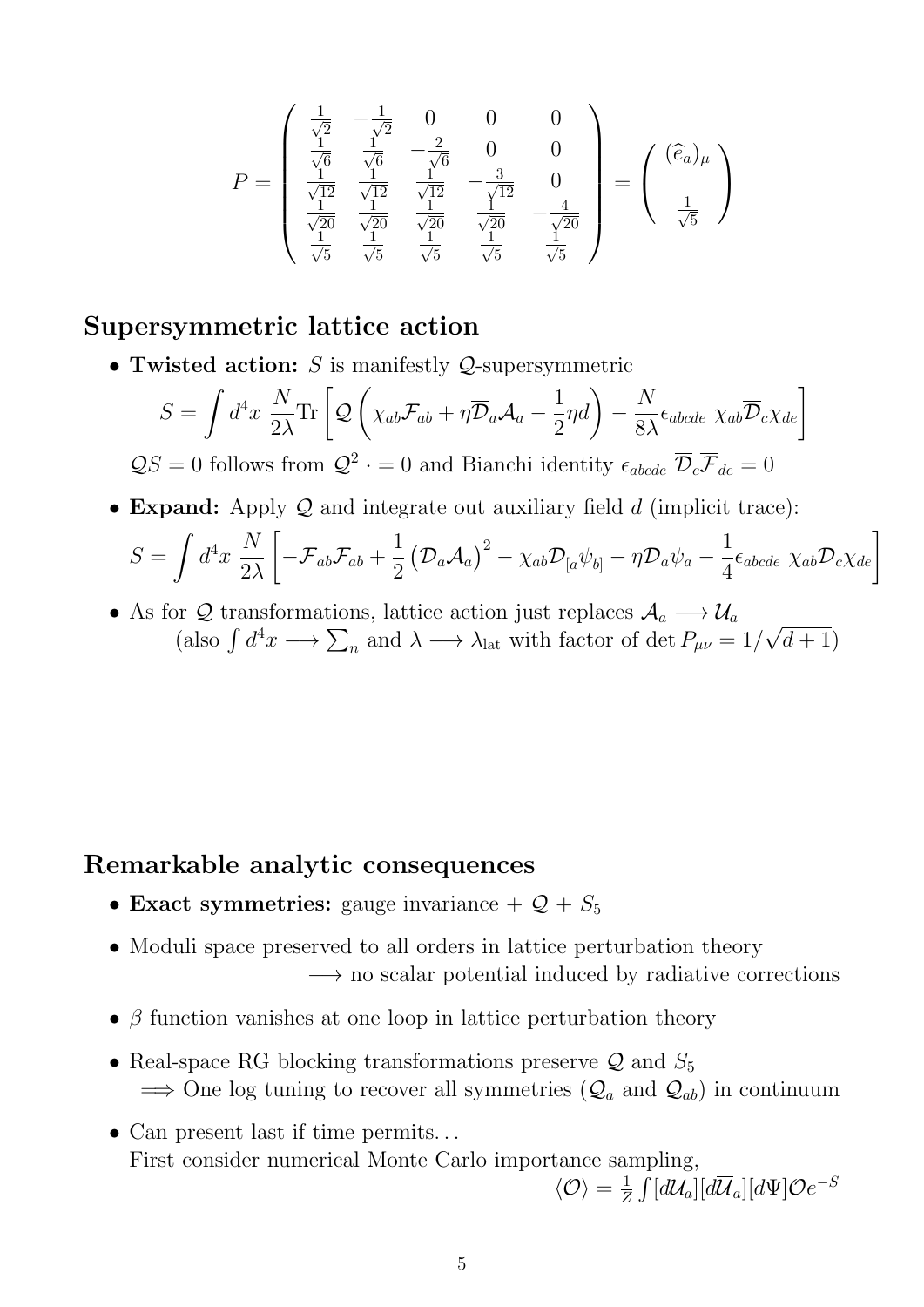## Numerical complications  $\rightarrow$  improved action

- Exact zero modes and flat directions must be regulated
- Complexification complication 1:  $U(N)$  gauge invariance  $U(N) = SU(N) \otimes U(1)$  but  $U(1)$  only decouples in continuum
- Complication 2:  $\mathcal{Q} \mathcal{U}_a = \psi_a \Longrightarrow \mathcal{U}_a \in \mathfrak{gl}(N, \mathbb{C})$  (links in algebra) Need  $\mathcal{U}_a = \mathbb{I}_N + a\mathcal{A}_a + \mathcal{O}(a^2)$  for continuum limit,

−→ stabilize by soft susy-breaking scalar potential

$$
\delta S = \frac{N}{2\lambda_{\mathrm{lat}}} \mu^2 \sum_a \left(\frac{1}{N} \mathrm{Tr}\left[\mathcal{U}_a \overline{\mathcal{U}}_a\right] - 1\right)^2
$$

Lifts  $SU(N)$  flat directions and bosonic zero modes

- Susy breaking: Automatically vanishes as  $\mu^2 \to 0$ Monitor Q Ward identity violations  $\langle \mathcal{Q} \mathcal{O} \rangle \neq 0$ : action and  $\mathcal{Q}[\eta \mathcal{U}_a \overline{\mathcal{U}}_a]$
- Flat directions in  $U(1)$  sector seem especially problematic Include all constant U(1) shifts of x-independent fields, even if  $S \neq 0$ , while  $SU(N)$  flat dirs restricted to supersymmeric vacua with  $S=0$
- $U(1)$  sector: Impose constraint on plaquette determinant to regulate Can be implemented as Q-exact moduli space condition:

$$
\eta\overline{\mathcal{D}}_a\mathcal{U}_a\longrightarrow \eta\left(\overline{\mathcal{D}}_a\mathcal{U}_a+G\sum_{a\neq b}\left[\det\mathcal{P}_{ab}-1\right]\mathbb{I}_N\right)
$$

Modifies e.o.m. for auxiliary field  $d = \overline{\mathcal{D}}_a \mathcal{U}_a + 2G \text{Re} \sum_{a$ 

• Improved action: Ward identity violations  $\langle \mathcal{Q} \mathcal{O} \rangle \propto (a/L)^2$  $\longrightarrow$  effective  $\mathcal{O}(a)$  improvement

#### Ongoing numerical investigations

• Static potential: From  $r \times T$  Wilson loops  $W(r, T) \propto \exp[-V(r)T]$ Coulombic with perturbative  $C = \lambda/(4\pi)$  at weak couplings  $\lambda \leq 4/\sqrt{5}$ Currently carrying out tree-level-improved analysis,

$$
V(r) \longrightarrow V(r_I), \quad \frac{1}{r_I^2} \equiv 4\pi^2 G(r_\mu) = 4\pi^2 \int_{-\pi}^{\pi} \frac{d^4k}{(2\pi)^4} \frac{\exp(ir \cdot k)}{4 \sum_{\mu=1}^4 \sin^2(k \cdot \hat{e}_\mu/2)}
$$

• Scaling dimensions: For Konishi and SUGRA (20') operators  $\sum_I \text{Tr} \left[ \Phi^I(x) \Phi^I(x) \right] \longrightarrow \sum_a \text{Tr} \left[ \phi_a(n) \phi_a(n) \right] - \text{vev}$ Preliminary finite-size scaling and MCRG  $\gamma_m \sim 3\lambda/(4\pi^2)$ Complication: Mixing with  $SO(4)_R$ -singlet part of 20'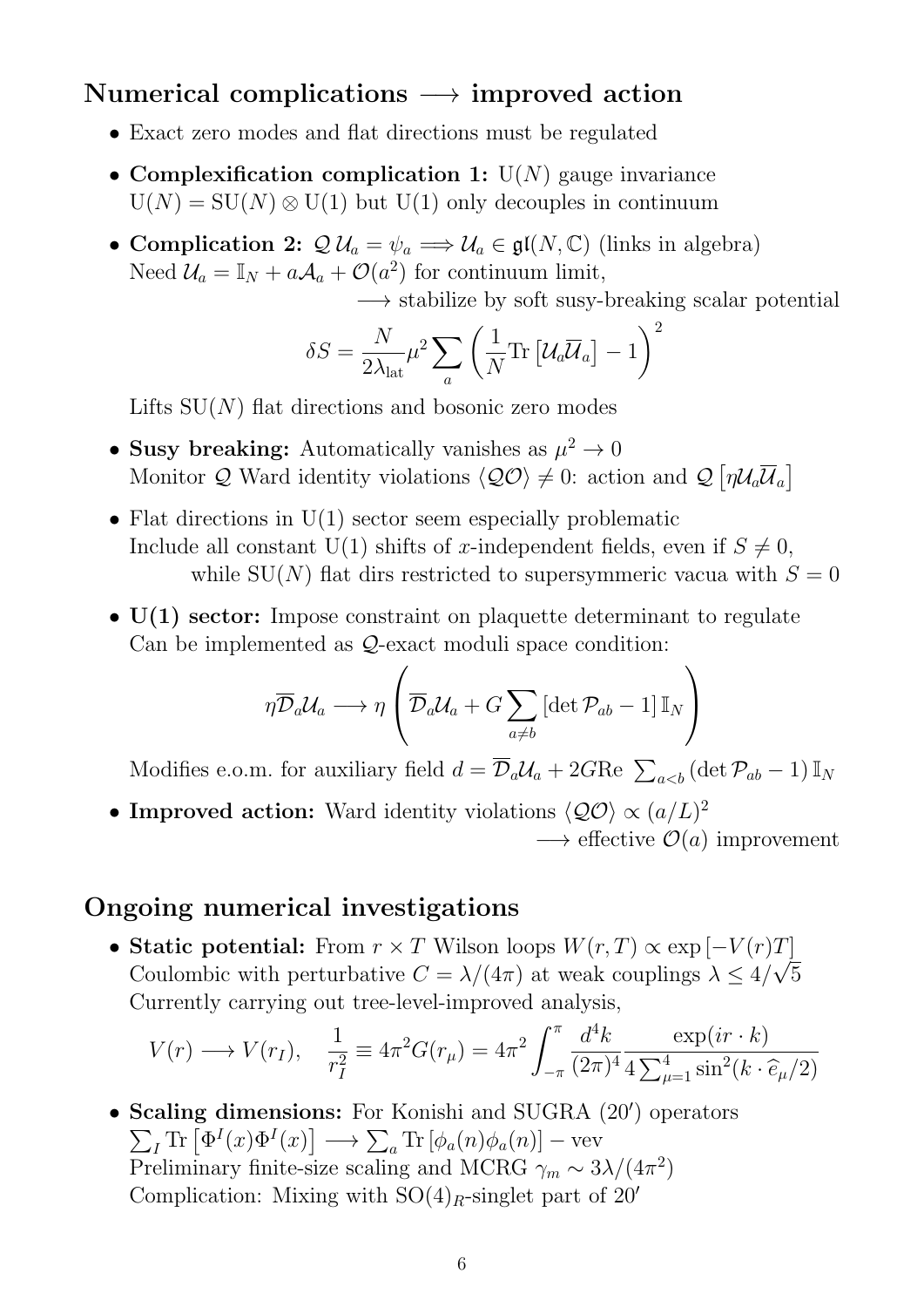#### Long-distance effective action of the lattice theory

- Question: Does full quantum lattice theory produce  $\mathcal{N} = 4$  SYM in continuum limit (flowing to IR  $1/L \rightarrow 0$ )
- Need symmetry-preserving real-space RG blocking transformation  $a \rightarrow a' = 2a$  with possible rescaling of non-compact variables:

$$
\mathcal{U}'_a(n) = \xi \mathcal{U}_a(n) \mathcal{U}_a(n + \hat{a}) \qquad \overline{\mathcal{U}}'_a(n) = \xi \overline{\mathcal{U}}_a(n + \hat{a}) \mathcal{U}_a(n)
$$
  
\n
$$
d'(n) = d(n) \qquad \eta'(n) = \eta(n)
$$
  
\n
$$
\psi'_a(n) = \mathcal{Q} \mathcal{U}'_a(n) = \xi [\psi_a(n) \mathcal{U}_a(n + \hat{a}) + \mathcal{U}_a(n) \psi_a(n + \hat{a})]
$$
  
\n
$$
\chi'_{ab}(n) = \frac{\xi^2}{2} \left[ \overline{\mathcal{U}}_a(n + \hat{a} + 2\hat{b}) \overline{\mathcal{U}}_b(n + \hat{a} + \hat{b}) + \overline{\mathcal{U}}_b(n + 2\hat{a} + \hat{b}) \overline{\mathcal{U}}_a(n + \hat{a} + \hat{b}) \right] \chi_{ab}(n)
$$
  
\n
$$
+ \xi^2 \left[ \overline{\mathcal{U}}_a(n + \hat{a} + 2\hat{b}) \chi_{ab}(n + \hat{b}) \overline{\mathcal{U}}_b(n) + \overline{\mathcal{U}}_b(n + 2\hat{a} + \hat{b}) \chi_{ab}(n + \hat{a}) \overline{\mathcal{U}}_a(n) \right]
$$
  
\n
$$
+ \frac{\xi^2}{2} \chi_{ab}(n + \hat{a} + \hat{b}) \left[ \overline{\mathcal{U}}_a(n + \hat{b}) \overline{\mathcal{U}}_b(n) + \overline{\mathcal{U}}_b(n + \hat{a}) \overline{\mathcal{U}}_a(n) \right]
$$

- Including  $\eta \to \eta + c \mathbb{I}_N$  and U(1) ghost number, symmetries allow only  $\mathcal{Q}\text{Tr}\left[\Psi f(\mathcal{U},\overline{\mathcal{U}},d)\right],\,\mathcal{Q}\left\{\text{Tr}\left[\eta\right]\text{Tr}\left[f(\mathcal{U},\overline{\mathcal{U}},d)\right]\right\}$  and existing  $\mathcal{Q}\text{-closed term}$
- Most general renormalizable action (coefficients unconstrained by  $\mathcal{Q}$ ):

$$
S_{\text{eff}} \sim \mathcal{Q}\text{Tr}\left[\alpha_1 \chi_{ab} \mathcal{F}_{ab} + \alpha_2 \eta \overline{\mathcal{D}}_a \mathcal{U}_a - \frac{\alpha_3}{2} \eta d\right] - \frac{\alpha_4}{4} \epsilon_{abcde} \text{Tr}\left[\chi_{de} \overline{\mathcal{D}}_c \chi_{ab}\right] + \beta \mathcal{Q}\left\{\text{Tr}\left[\eta \mathcal{U}_a \overline{\mathcal{U}}_a\right] - \frac{1}{N} \text{Tr}\left[\eta\right] \text{Tr}\left[\mathcal{U}_a \overline{\mathcal{U}}_a\right]\right\}
$$

• " $\beta$ " term lifts moduli space  $\implies$  perturbatively forbidden [\(arXiv:1408.7067\)](http://arxiv.org/abs/1408.7067) (at non-perturbative level, may need to tune  $\beta \to 0$ )

$$
S_{\text{eff}} \sim \frac{N\alpha_1}{2\lambda} \left[ -\overline{\mathcal{F}}_{ab} \mathcal{F}_{ab} - \chi_{ab} \mathcal{D}_{[a} \psi_{b]} + \frac{\alpha_2}{\alpha_1} d\overline{\mathcal{D}}_a \mathcal{U}_a - \frac{\alpha_2}{\alpha_1} \eta \overline{\mathcal{D}}_a \psi_a - \frac{\alpha_3}{2\alpha_1} d^2 - \frac{\alpha_4}{4\alpha_1} \epsilon_{abcde} \chi_{de} \overline{\mathcal{D}}_c \chi_{ab} \right]
$$

• Rescale  $\chi \rightarrow \sqrt{\frac{\alpha_1}{\alpha_2}}$  $\frac{\overline{\alpha_1}}{\overline{\alpha_4}}\chi; \psi \rightarrow \sqrt{\frac{\alpha_4}{\alpha_1}}$  $\frac{\alpha_4}{\alpha_1}\psi$ ;  $\eta \to \frac{\alpha_1}{\alpha_2}$  $\sqrt{\underline{\alpha_1}}$  $\frac{\alpha_1}{\alpha_4}\eta$ ;  $d \to \frac{\alpha_1}{\alpha_2}d$  and  $\lambda \to \alpha_1\lambda$ :  $S_{\text{eff}} \sim -\overline{\mathcal{F}}_{ab}\mathcal{F}_{ab} - \chi_{ab}\mathcal{D}_{[a}\psi_{b]} + d\overline{\mathcal{D}}_{a}\mathcal{U}_{a} - \eta\overline{\mathcal{D}}_{a}\psi_{a} \alpha_1\alpha_3$  $2\alpha_2^2$ 2  $d^2 - \frac{1}{4}$ 4  $\epsilon_{abcde}\chi_{de}\overline{\mathcal{D}}_c\chi_{ab}$ 

• Finally e.o.m. for auxiliary field is now  $d = \frac{\alpha_2^2}{\alpha_1 \alpha_3} \overline{\mathcal{D}}_a \mathcal{U}_a$ , so

$$
S_{\text{eff}} \sim -\overline{\mathcal{F}}_{ab} \mathcal{F}_{ab} - \chi_{ab} \mathcal{D}_{[a} \psi_{b]} + \frac{\alpha_2^2}{\alpha_1 \alpha_3^2} \frac{1}{2} \left( \overline{\mathcal{D}}_a \mathcal{U}_a \right)^2 - \eta \overline{\mathcal{D}}_a \psi_a - \frac{1}{4} \epsilon_{abcde} \chi_{de} \overline{\mathcal{D}}_c \chi_{ab}
$$

=⇒ Only one marginal parameter may need to be tuned to recover full continuum  $\mathcal{N}=4$  SYM